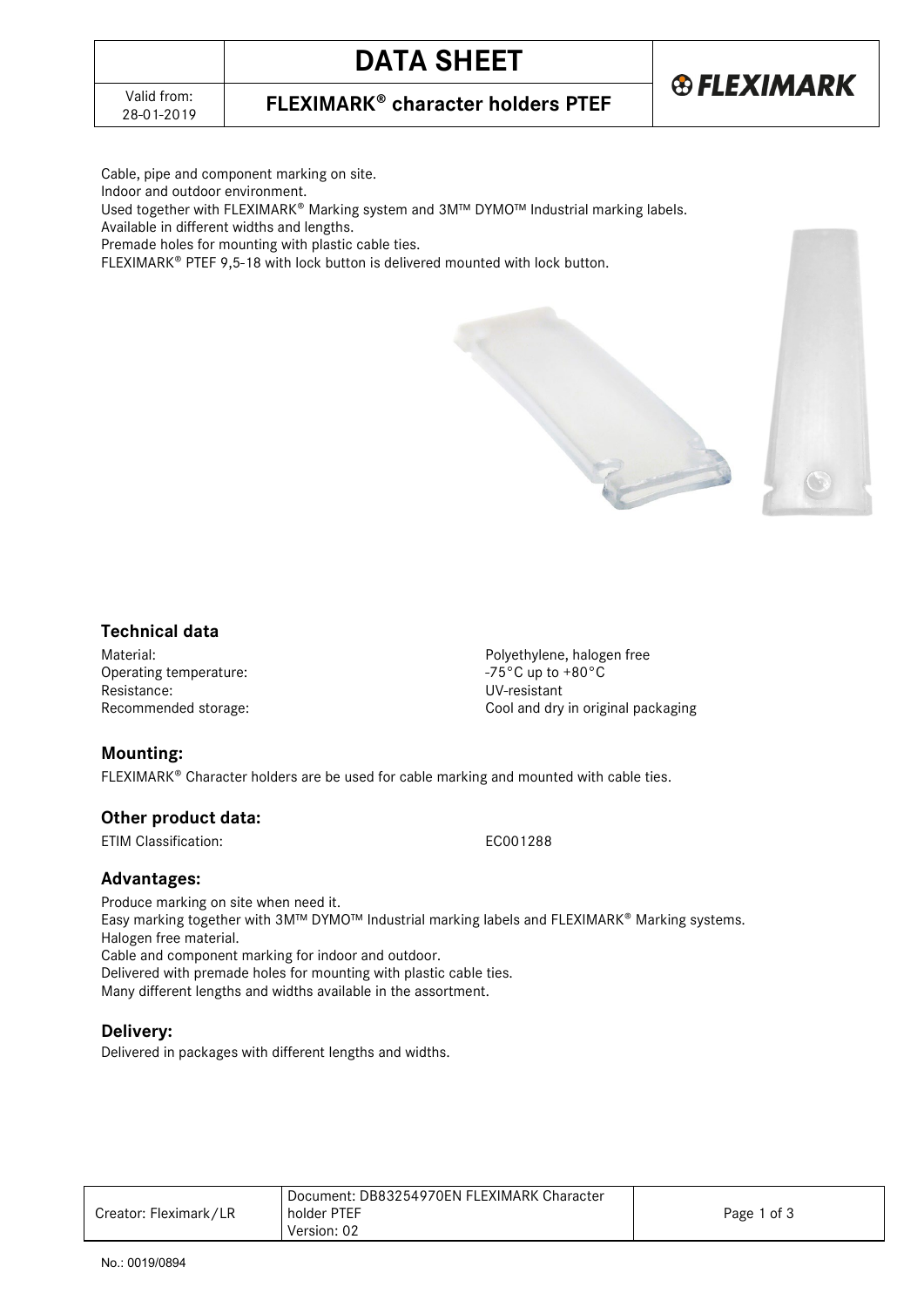# **DATA SHEET**

**FLEXIMARK<sup>®</sup> character holders PTEF** 

**® FLEXIMARK** 

### **Product data:**

| E-nummer | <b>LAPP</b> | <b>Article designation</b>                       | Width | <b>Text length</b> | Length (mm) | Content | <b>PU</b>    |
|----------|-------------|--------------------------------------------------|-------|--------------------|-------------|---------|--------------|
|          | Part no.    |                                                  | (mm)  | (mm)               |             | (unit)  |              |
| 2972157  | 83254970    | Character holder PTEF 6-18                       | 6     | 18                 | 30          | 50      |              |
| 2972180  | 83254971    | Character holder PTEF 6-28                       | 6     | 28                 | 40          | 50      |              |
| 2972181  | 83254974    | Character Holder PTEF 6-35                       | 6     | 35                 | 47          | 50      | $\mathbf{1}$ |
| 2989409  | 83254972    | Character Holder PTEF 6-38                       | 6     | 38                 | 50          | 50      | $\mathbf{1}$ |
| 2972182  | 83254973    | Character Holder PTEF 6-58                       | 6     | 58                 | 70          | 50      |              |
| 2972183  | 83254960    | Character Holder PTEF 9.5-18                     | 9,5   | 18                 | 30          | 50      |              |
| 2972184  | 83254961    | Character Holder PTEF 9.5-28                     | 9,5   | 28                 | 40          | 50      |              |
| 2972185  | 83254955    | Character Holder PTEF 9.5-35                     | 9,5   | 35                 | 47          | 500     | 1            |
| 2972186  | 83254969    | Character Holder PTEF 9.5-35                     | 9,5   | 35                 | 47          | 1000    |              |
| 2972156  | 83254963    | Character Holder PTEF 9.5-35                     | 9,5   | 35                 | 47          | 50      |              |
| 2989407  | 83254962    | Character Holder PTEF 9.5-38                     | 9,5   | 38                 | 50          | 50      |              |
| 2972187  | 83254964    | Character Holder PTEF 9.5-58                     | 9,5   | 58                 | 70          | 50      | $\mathbf{1}$ |
| 2972188  | 83254967    | Character Holder PTEF 9.5-66                     | 9,5   | 66                 | 78          | 50      | 1            |
| 2989408  | 83254965    | Character Holder PTEF 9.5-70                     | 9,5   | 70                 | 82          | 50      |              |
| 2940476  | 83254968    | Character Holder PTEF 9.5-85                     | 9,5   | 85                 | 97          | 50      |              |
| 2972189  | 83254966    | Character Holder PTEF 9.5-105                    | 9,5   | 105                | 117         | 50      | 1            |
| 2972190  | 83280006    | Character Holder PTEF 12-18                      | 12    | 18                 | 30          | 50      |              |
| 2972191  | 83254976    | Character Holder PTEF 12-28                      | 12    | 28                 | 40          | 50      | 1            |
| 2972192  | 83254977    | Character Holder PTEF 12-38                      | 12    | 38                 | 50          | 50      | 1            |
| 2972193  | 83254979    | Character Holder PTEF 12-50                      | 12    | 50                 | 62          | 50      | $\mathbf{1}$ |
| 2972194  | 83254978    | Character Holder PTEF 12-58                      | 12    | 58                 | 70          | 50      | $\mathbf{1}$ |
| 2940475  | 83254981    | Character Holder PTEF 12-85                      | 12    | 85                 | 97          | 50      | $\mathbf{1}$ |
| 2972196  | 83254982    | Character Holder PTEF 19-50                      | 19    | 50                 | 62          | 50      | 1            |
| 2940474  | 83279759    | Character Holder PTEF 9,5-18<br>with lock button | 9,5   | 18                 | 30          | 1000    | $\mathbf{1}$ |





|                       | Document: DB83254970EN FLEXIMARK Character |             |
|-----------------------|--------------------------------------------|-------------|
| Creator: Fleximark/LR | holder PTEF                                | Page 2 of 3 |
|                       | Version: 02                                |             |